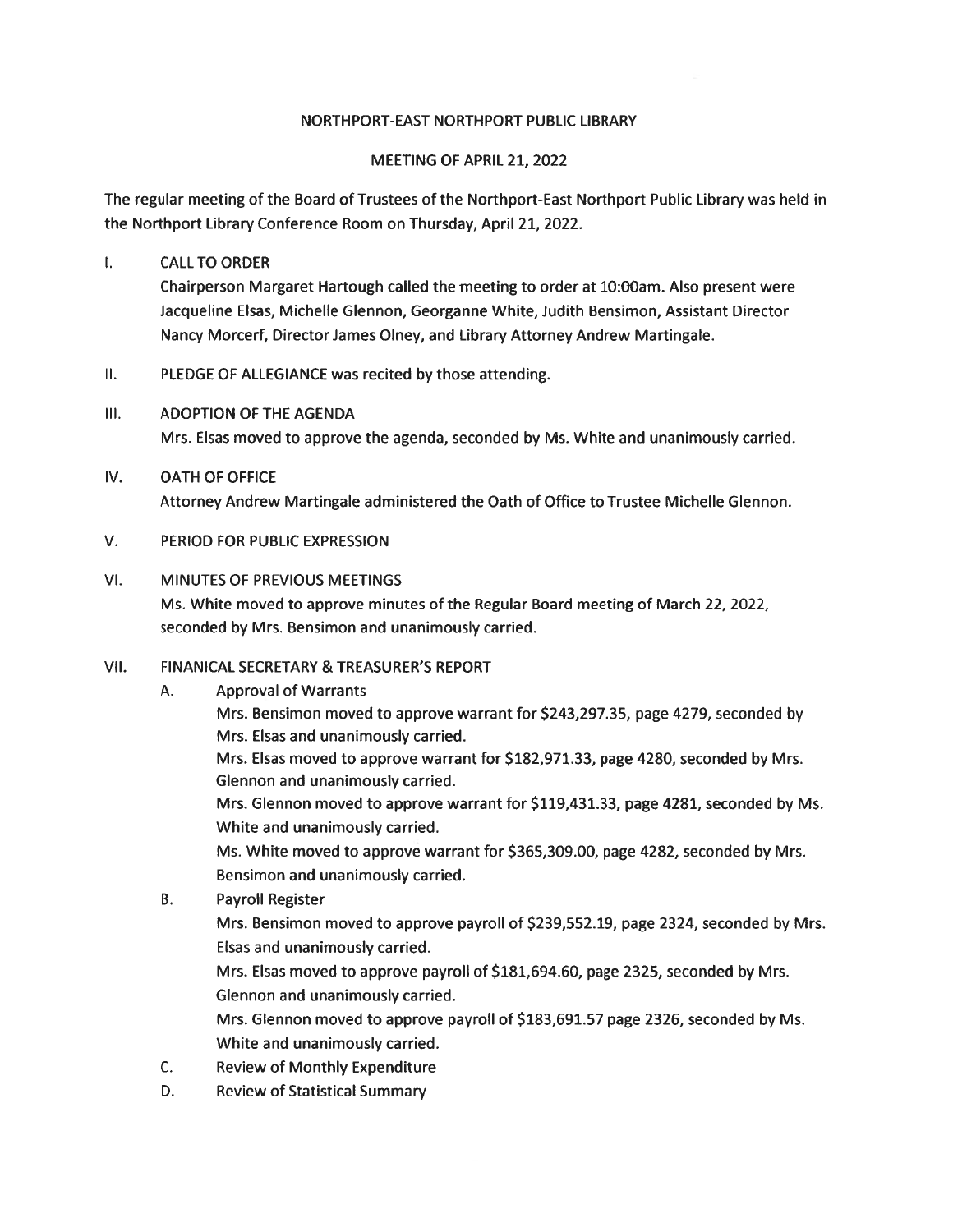VIII. ACCEPTANCE OF RESULTS OF THE LIBRARY BUDGET VOTE AND ELECTION OF TRUSTEE Ms. White moved to approve results of the Library Budget vote and election of Trustee, (see attached) seconded by Mrs. Bensimon and unanimously carried.

#### IX. COMMUNICATIONS

The Board received an invitation from the McGrail family for <sup>a</sup> Celebration of Life Service for our former Trustee Betsy McGrail on Friday May 13, 2022. The Library will have <sup>a</sup> tree planting ceremony in honor of Betsy on Saturday May 14, 2022.

#### DIRECTOR'S REPORT

#### Administration

Staff are strongly encouraged not to repor<sup>t</sup> to work if they are not feeling well. It is much easier covering for one unexpected absence than for the whole department once germs are shared with colleagues.

On the day of the annual library vote, 63 patrons took the opportunity to complete <sup>a</sup> voluntary exit poll. The majority of the respondents (54) supported the budget and <sup>a</sup> few of the 26 written comments are listed below:

- Love the library and the staff. Excellent resources!
- ...a grea<sup>t</sup> public service and should never be under estimated for all it does.
- Excellent facility and staff.
- $\bullet$  I feel the library offers excellent services, I am very grateful for all your efforts
- Love, love, love our libraries our local treasure!
- Our library is the BEST bargain in town. It is such an asset and our family appreciates this valuable resource. It addresses the cultural needs of our community and is <sup>a</sup> true information center and hub. We're happy more is opening on site. Keep up the grea<sup>t</sup> work.
- Couldn't live without our library services.
- Well done.

The New York State budget provides <sup>a</sup> \$5.5M increase in Library Aid to \$99.6M that primarily benefits the state's library systems. There is no increase to the \$34M in annual Library Construction Aid.

The public libraries in the Town of Huntington have gathered historical items relating to libraries for <sup>a</sup> display in town hall. To encourage residents to visit all the public libraries in the Town of Huntington <sup>a</sup> Summer Llibrary Quest has been created.

#### Adult and Teen Services

The library received at-home COVID-19 rapid test kits through Suffolk County. The tests are available on <sup>a</sup> first-come, first-served basis and are limited to two boxes per person. Availability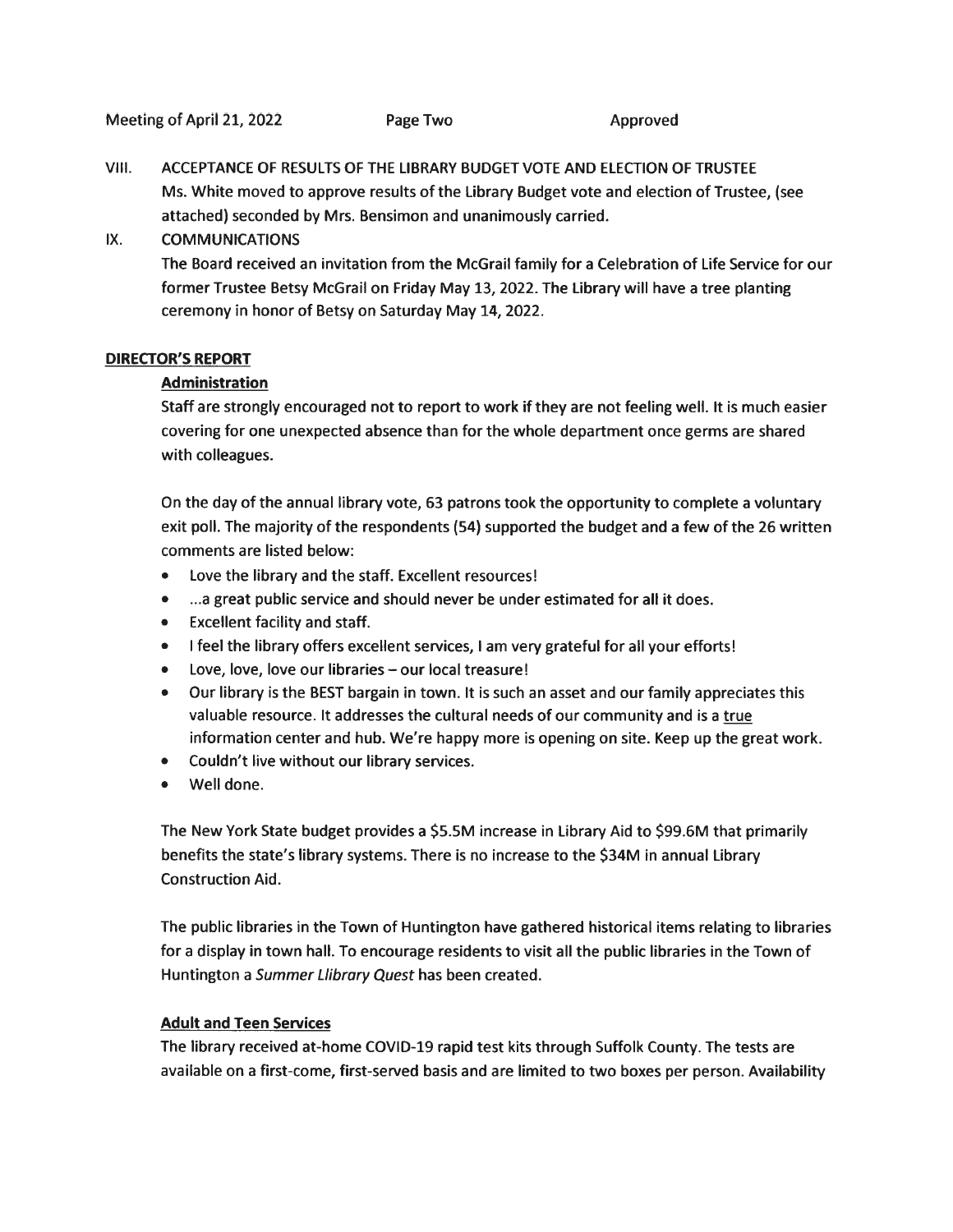has been announced through signs at the public service desks, social media posts, <sup>a</sup> website banner, and at select programs.

Twenty-nine flags were collected in the American Legion Flag Drop Box so that they could be properly retired.

All About Amazon Prime taught 52 patrons all they could do with <sup>a</sup> Prime membership, from music, books, videos, photo storage, same-day delivery, to shopping discounts, and more.

The Volunteer Fair brought in 83 patrons to meet with representatives from 25 organizations.

#### Buildings and Grounds

PSEG's subcontractor removed the tree located in the Library Courtyard due to its proximity to the power lines.

The Northport Café and East Northport Gallery have been repainted. The East Northport Café is the next area scheduled to be painted.

#### Children and Family Services

Staff are exploring the Oceans of Possibilities in preparation for this year's Summer Reading Club (SRC) theme. They are excited to be meeting in-person with the students at the schools to kick-off this year's SRC.

The Graphic Novel Club launched with 10 children who read El Deafo by Cece Bell and learned about the author's creative process then concluded with <sup>a</sup> drawing tutorial.

The Moms' Group returned to in-person sessions after <sup>a</sup> couple of years of meeting exclusively on Zoom. It was grea<sup>t</sup> for the moms and children to once again connect and socialize "in real life."

#### Community Services

A number of borrowing bags were purchased to replace those that have been discarded due to permanen<sup>t</sup> stains or just because they were worn out during the seven years since this service began.

Twenty-three patrons learned how to care for <sup>a</sup> caregiver. Alzheimer's caregivers frequently experience high levels of stress and burden, and taking care of <sup>a</sup> caregiver is one of the most important things. A representative from Parker Jewish Institute discussed techniques and tips on taking time to de-stress, build an Alzheimer's suppor<sup>t</sup> network, and use respite care.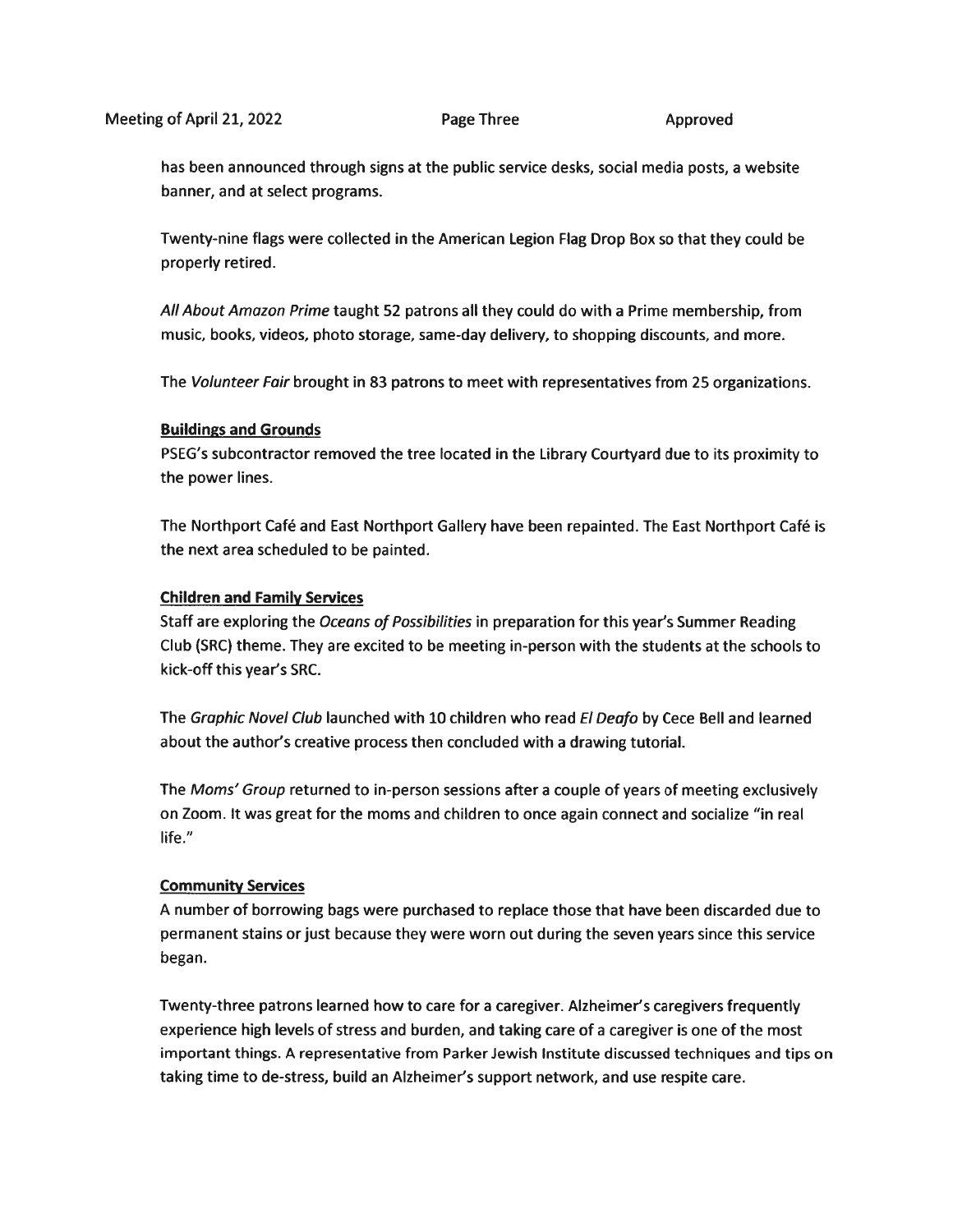Andrea Wozny, local filmmaker and director, featured <sup>a</sup> screening of her documentary film Bagpipes Calling for <sup>40</sup> patrons in attendance. The film celebrated the Celtic spirit through the members of <sup>a</sup> lively bagpipe band from Long Island. Weaving together music, history, and culture, this documentary captured <sup>a</sup> behind-the-scenes experience of life in the band during its most festive season.

#### Customer Service and Materials Management

Portable speakers have been added to the circulating collection. They are being offered as an accessory to the library's Playaway devices. These speakers are ideal for trips in the car so that everyone can enjoy stories simultaneously or when earbuds are just not an option.

#### Network and Systems

New scanning stations have been installed in both the Northport and East Northport buildings. It was determined not to use the time-management software on these stations to make them more accessible; staff will monitor usage to ensure patron queuing does not become an issue.

#### XI. PERSONNEL REPORT

Mrs. Glennon moved to approve "C. Resignations" in the personne<sup>l</sup> report, seconded by Ms. White and unanimously carried.

Ms. White moved to approve "E. Other" in the personne<sup>l</sup> report, seconded by Mrs. Bensimon and unanimously carried.

Mrs. Bensimon moved to approve "E. Other" in the personne<sup>l</sup> repor<sup>t</sup> addendum, seconded by Mrs. Elsas and unanimously carried.

XII. REVISION OF THE CODE OF ETHICS OF THE NORTHPORT-EAST NORTHPORT PUBliC LIBRARY Mrs. Elsas moved to approve revision of the Code of Ethics of the Northport-East Northport Public Library (see attached), seconded by Mrs. Glennon and unanimously carried.

## XIII. ADDITIONAL LIBRARY CLOSINGS 2022

Mrs. Glennon moved to approve additional Library closings <sup>2022</sup> (see attached), seconded by Ms. White and unanimously carried.

- XIV. OTHER BUSINESS No Other Business to report.
- XV. DATES OF FUTURE MEETINGS Thursday, May 19, 2022 10:00am Regular Meeting Thursday, June 16, 2022 10:00am **Regular Meeting**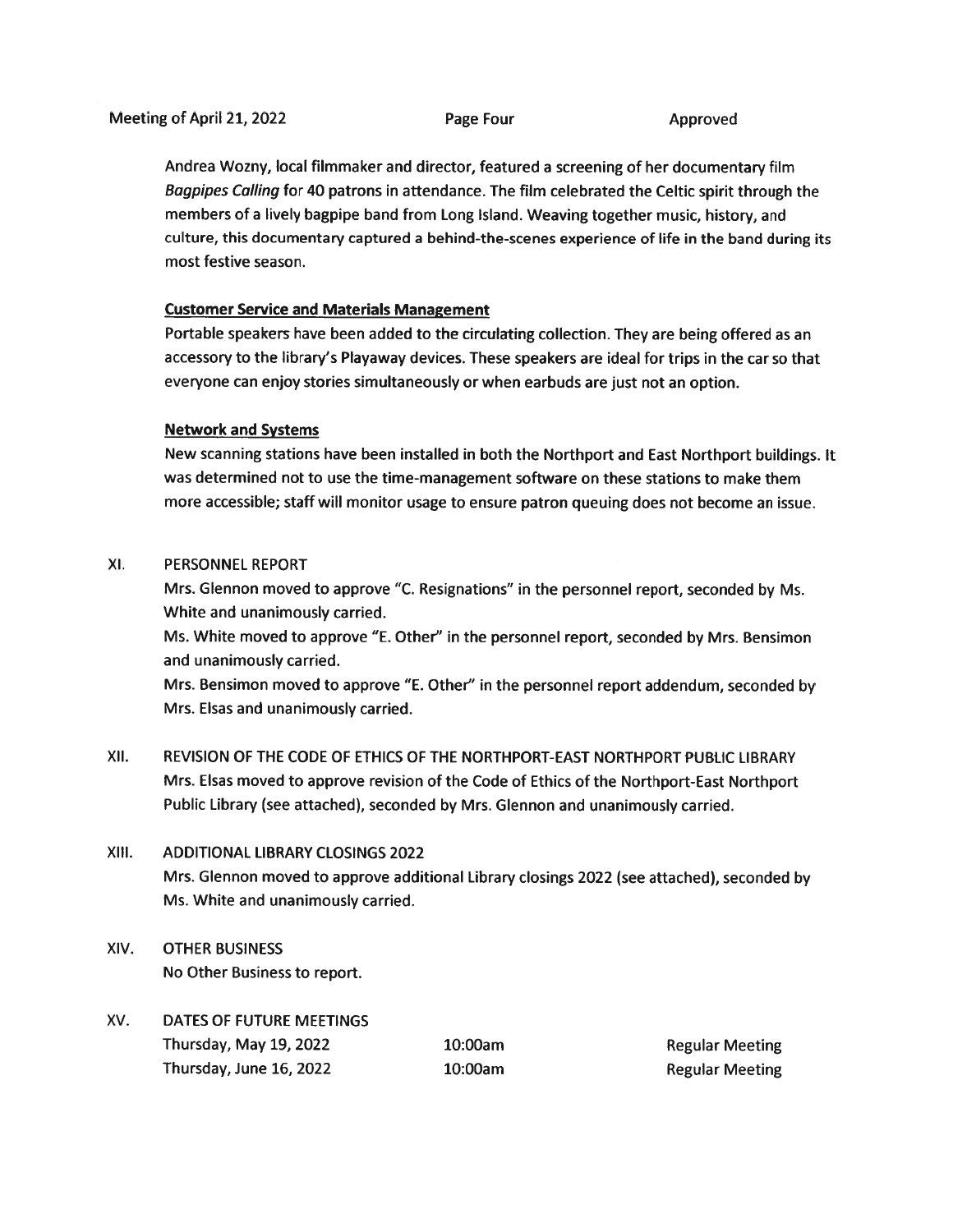Meeting of April 21, 2022 **Page Five Approved** 

#### XVI. ADJOURNMENT

Ms. White moved to adjourn meeting at 11:27 am, seconded by Mrs. Bensimon and unanimously carried.

Respectfully Submitted

With Bensimm

Judith Bensimon

**Secretary**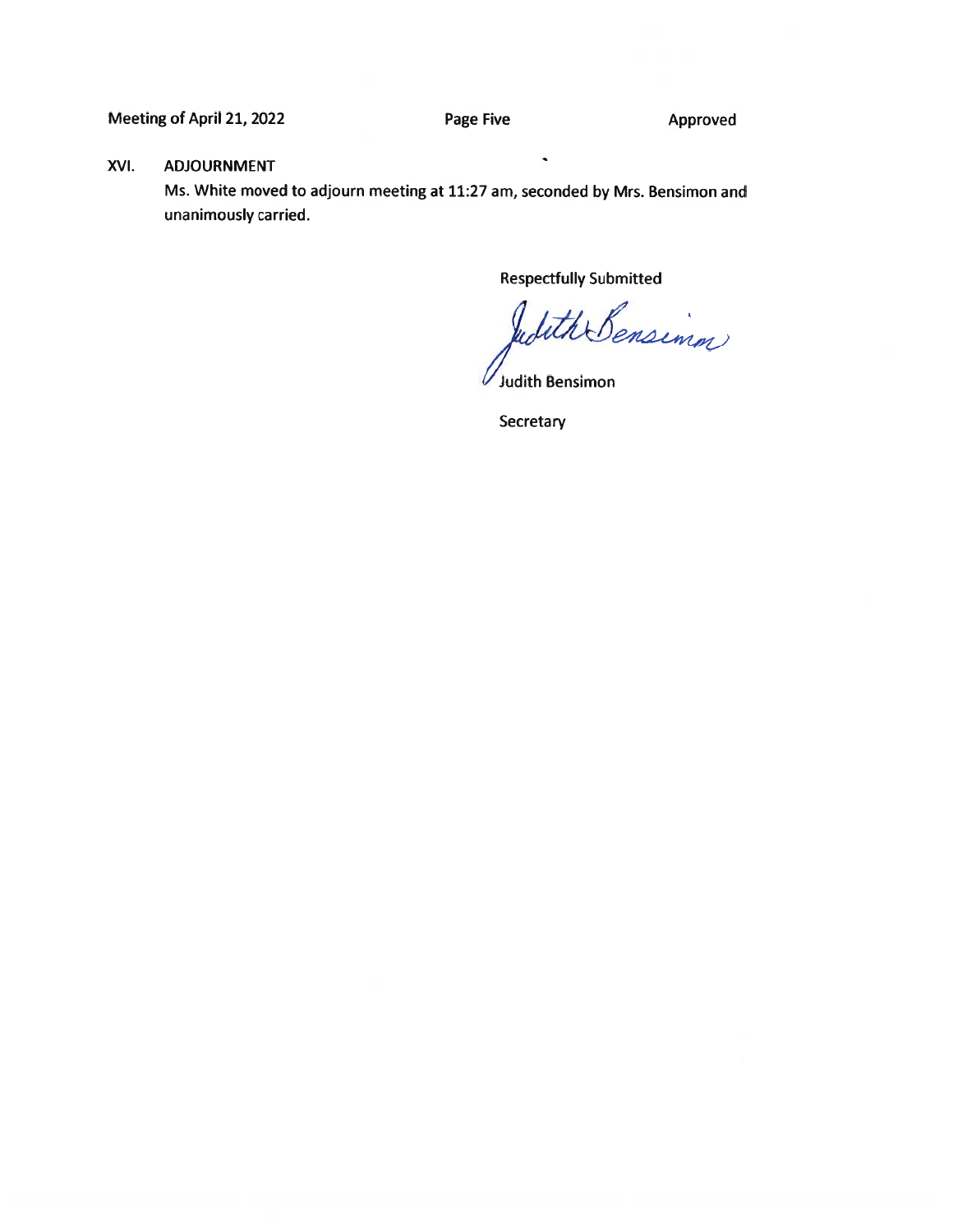

# Northport-East Northport Public library

151 Laurel Avenue . Northport, NY 11768 . 631-261-6930 185 Larkfield Road • East Northport, NY 11731 • 631-261-2313 www.nenpl.org

Dear Board Member:

The regular meeting of the Board of Trustees of the Northport-East Northport Public Library will be held on Thursday, April 21, 2022, at 10:00 AM in the Board Conference Room.

# AGENDA

- I. Call to Order
- II. Pledge of Allegiance
- III. Adoption of Agenda (Motion required)
- IV. Oath(s) of Office: Andrew Martingale to Michelle Glennon, Trustee.
- V. Period for Public Expression
- VI. Minutes of previous meeting (Motion required)
- VII. Financial Secretary & Treasurer's Report
	- A. Approval of warrants (Motion required)
	- B. Acceptance of payroll registers (Motion required)
	- C. Review of monthly expenditures
	- D. Review of statistical summary
- VIII. Acceptance of results of the Library Budget Vote and Election of Trustee (Motion required)
- LX. Communications
- X. Director's Report
- XI. Personnel Report (Motion required)
- XII. Revision of the Code of Ethics of the Northport-East Northport Public Library (Motion required)
- XIII. 2022 Additional Library Closings (Motion required)
- XIV. Other Business
- XV. Date of next library board meetings: Thursday, May 19, 2022, 10:00 AM — Regular Meeting Thursday, June 16, 2022, 10:00 AM — Regular Meeting
- XVI. Adjournment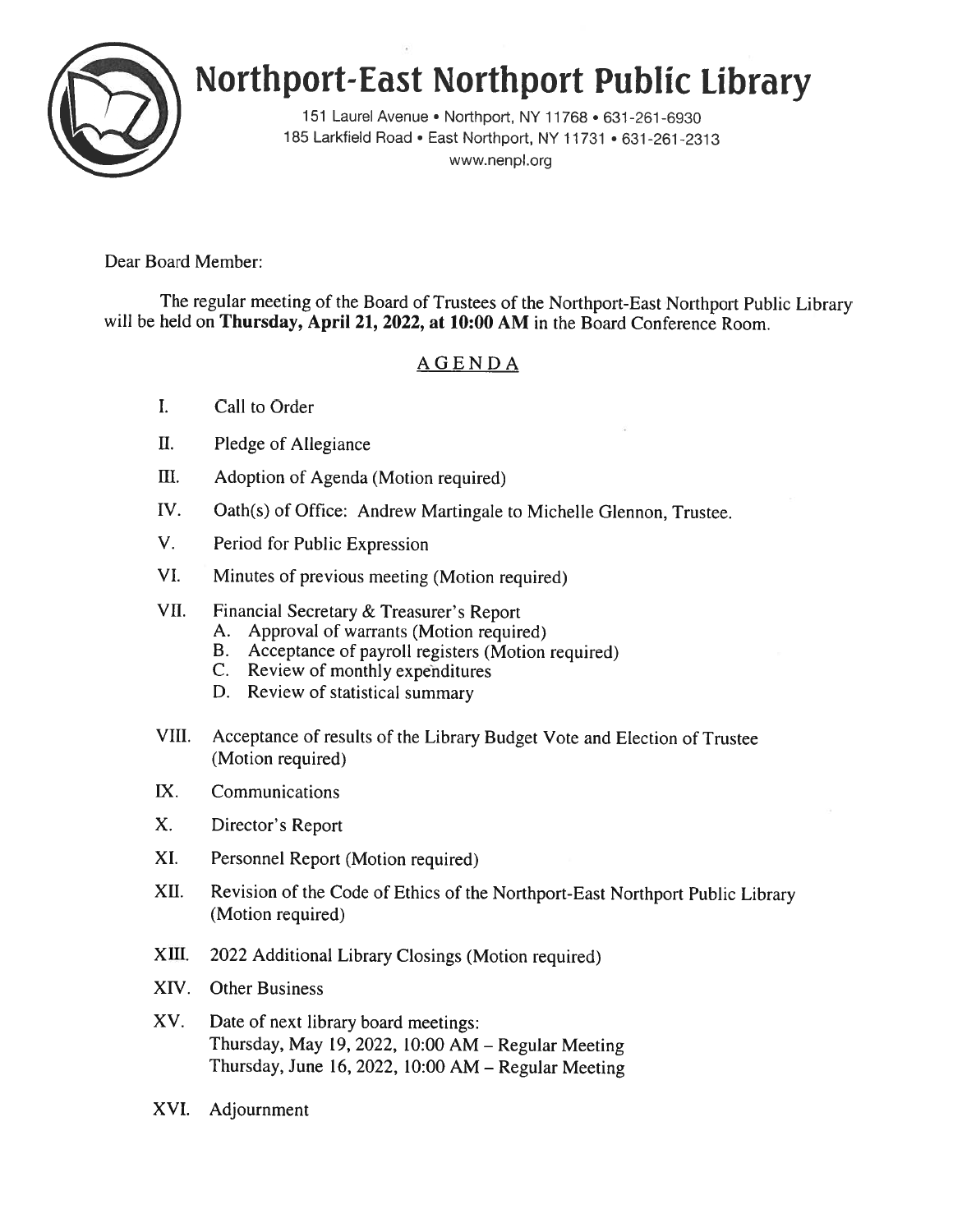# LIBRARY BOARD MEETING APRIL 21, 2022

# ACCOUNTS PAYABLE

| 4279<br>3/16/22 | \$243,297.35            | Two Hundred Forty Three Thousand<br>Two Hundred Ninety Seven Dollars<br>& Thirty Five Cents                  |
|-----------------|-------------------------|--------------------------------------------------------------------------------------------------------------|
| 4280<br>3/30/22 | \$182,971.33<br>L       | One Hundred & Eighty Two Thousand<br>Nine Hundred and Seventy One Dollars<br>& Thirty Three Cents            |
| 4281<br>4/21/22 | \$119,431.33            | One Hundred and Nineteen Thousand<br><b>Four Hundred and Thirty One Dollars</b><br>& Thirty Three Cents      |
| 4282<br>4/13/22 | \$365,309.00            | <b>Three Hundred and Sixty Five Thousand</b><br><b>Three Hundred and Nine Dollars</b><br>& Zero Cents        |
|                 | <b>PAYROLL REGISTER</b> |                                                                                                              |
| 2324<br>3/18/22 | \$239,552.19            | <b>Two Hundred and Thirty Nine Thousand</b><br><b>Five Hundred and Fifty Two Dollars</b><br>& Nineteen Cents |
| 2325<br>4/1/22  | \$181,694.60            | One Hundred and Eighty One Thousand<br><b>Six Hundred and Ninety Four Dollars</b><br>& Sixty Cents           |
| 2326<br>4/15/22 | \$183,691.57            | One Hundred and Eighty Three Thousand<br><b>Six Hundred and Ninety One Dollars</b><br>& Fifty Seven Cents    |

 $\sim$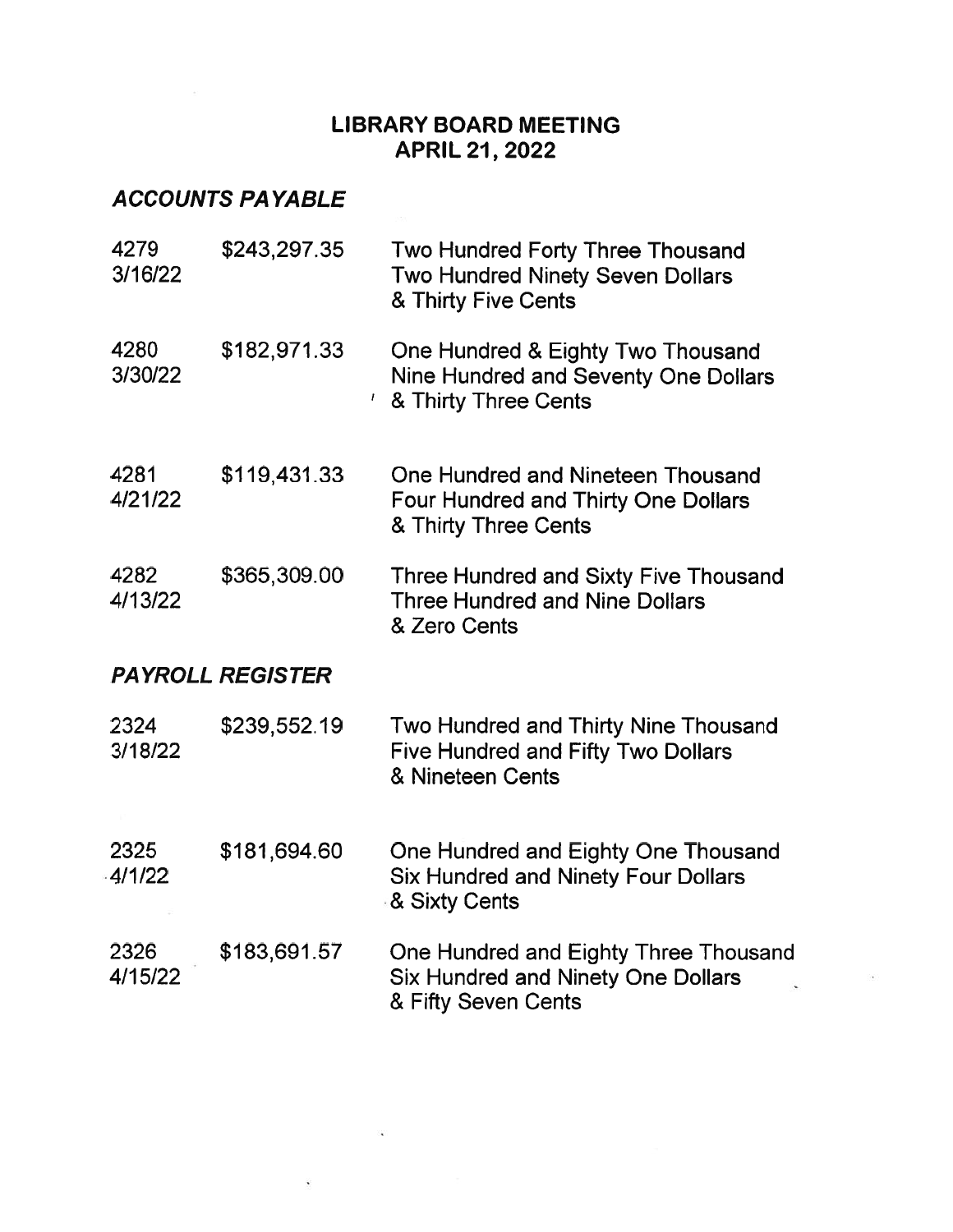| . Frances Byrne, Clerk of the Special District Meeting of Northport-East Northport Public Library held on April 5, 2022, do hereby<br>CERTIFY the following results of the voting on the proposed Library Budget 2022/2023 and to elect (2) members to the Board of<br>Trustees : one for a term commencing immediately upon election and ending on June 30, 2023; the other to a five-year term<br>commencing July1, 2022 and ending on June 30, 2027. |                  |                                                                                                                                           |                         |
|---------------------------------------------------------------------------------------------------------------------------------------------------------------------------------------------------------------------------------------------------------------------------------------------------------------------------------------------------------------------------------------------------------------------------------------------------------|------------------|-------------------------------------------------------------------------------------------------------------------------------------------|-------------------------|
| NOTE: VOTE WAS TAKEN BY VOTIN                                                                                                                                                                                                                                                                                                                                                                                                                           | <b>GMACHINE</b>  |                                                                                                                                           |                         |
| PROPOSITION NO. 1:                                                                                                                                                                                                                                                                                                                                                                                                                                      |                  | <b>LIBRARY TRUSTEE</b>                                                                                                                    |                         |
| PROPOSED LIBRARY BUDGET<br>\$10,278,300                                                                                                                                                                                                                                                                                                                                                                                                                 |                  | Carolyn McQuade<br><b>Judith Bensimon</b>                                                                                                 | 342 - 5 yr. term<br>261 |
| 104<br>$\frac{1}{2}$<br><b>ZES</b><br>435                                                                                                                                                                                                                                                                                                                                                                                                               |                  | Alfie Von Schmidtlap (write in)<br>Frederick Rippili (write in)<br>Joe Cancroft (write in)<br>Pat Cancroft (write in)<br>Michelle Glennon | 312 - 1 yr. term        |
| TOTAL VOTES CAST FOR BUDGET                                                                                                                                                                                                                                                                                                                                                                                                                             | 539              |                                                                                                                                           |                         |
| TOTAL VOTES CAST FOR TRUSTEE                                                                                                                                                                                                                                                                                                                                                                                                                            | 342 - 5 yr. term |                                                                                                                                           |                         |
| TOTAL VOTES CAST FOR TRUSTEE                                                                                                                                                                                                                                                                                                                                                                                                                            | 312 - 1 yr. term |                                                                                                                                           |                         |
|                                                                                                                                                                                                                                                                                                                                                                                                                                                         |                  | Frances Byrne, Clerk of the Special District Meeting                                                                                      | ক<br>ব                  |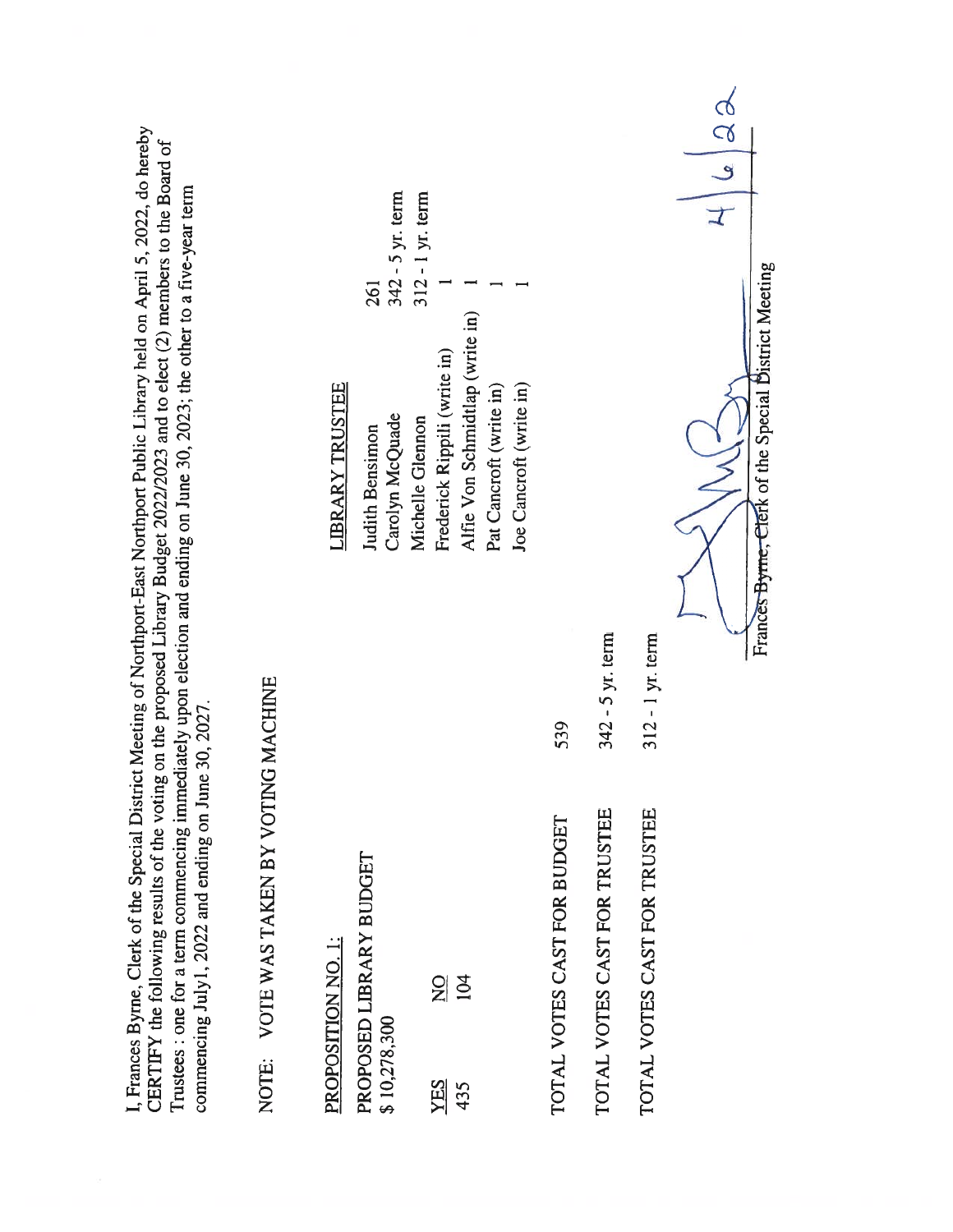## PERSONNEL REPORT

# Approval of the Following Personnel Matters April 21, 2022

|    | A. Salary Increase<br><b>Name</b>      | <b>Position &amp; Grade/Step</b>            | <b>Department</b>                              | <b>Effective Date</b> |
|----|----------------------------------------|---------------------------------------------|------------------------------------------------|-----------------------|
| В. | <b>New Employees</b><br><b>Name</b>    | <b>Position &amp; Grade/Step</b>            | <b>Department</b>                              | <b>Effective Date</b> |
| C. | <b>Resignations</b><br><b>Name</b>     | <b>Position &amp; Grade/Step</b>            | <b>Department</b>                              | <b>Effective Date</b> |
|    | Casey Macolino<br>Mary McGlone         | Café Worker/\$15.50 hr.<br>Page/\$15.00 hr. | <b>Community Services</b><br>Adult & Teen Svcs | 04/04/22<br>04/08/22  |
| D. | <b>Retirement</b><br><b>Name</b>       | <b>Position &amp; Grade/Step</b>            | <b>Department</b>                              | <b>Effective Date</b> |
| Е. | Other<br><b>Name</b>                   | <b>Position &amp; Grade/Step</b>            | <b>Department</b>                              | <b>Effective Date</b> |
|    | <b>Request for Leave of Absence</b>    |                                             |                                                |                       |
|    | Janet Schultz<br><b>Seasonal Pages</b> | PT Library Clerk/Step 8                     | Customer Svc & Mtrls                           | 05/02/22-05/13/22     |
|    | Vagnon Bamba                           | Page/\$15.00 hr.                            | Children & Family Svcs 05/13/22-08/26/22       |                       |
|    | Griffin Crafa                          | Page/\$15.00 hr.                            | Children & Family Svcs 05/13/22-08/26/22       |                       |
|    | Jessica Lyle                           | Page/\$15.00 hr.                            | Children & Family Svcs 05/13/22-08/26/22       |                       |
|    | Sarah Monroy                           | Page/\$15.00 hr.                            | Children & Family Svcs 05/13/22-08/26/22       |                       |
|    | Jennifer Steffan                       | Page/\$15.00 hr.                            | Children & Family Svcs 05/13/22-08/26/22       |                       |

Report approved by Board of Trustees

Judith Bensining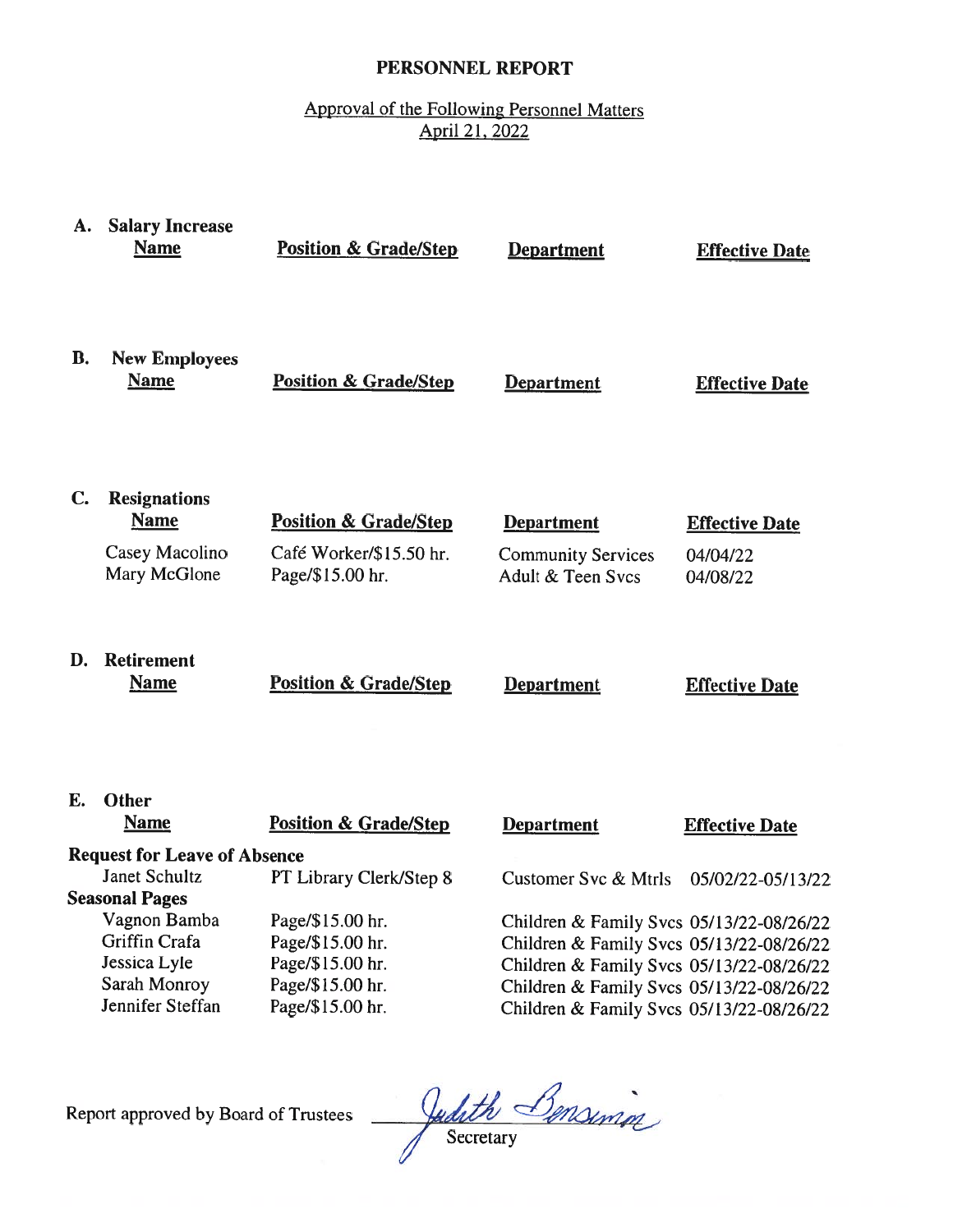# PERSONNEL REPORT ADDENDUM

# Approval of the Following Personnel Matters April 21, 2022

| A.        | <b>Salary Increase</b><br><b>Name</b>                                 | <b>Position &amp; Grade/Step</b> | <b>Department</b>                               | <b>Effective Date</b> |
|-----------|-----------------------------------------------------------------------|----------------------------------|-------------------------------------------------|-----------------------|
| <b>B.</b> | <b>New Employees</b><br><b>Name</b>                                   | <b>Position &amp; Grade/Step</b> | <b>Department</b>                               | <b>Effective Date</b> |
| C.        | <b>Resignations</b><br><b>Name</b>                                    | <b>Position &amp; Grade/Step</b> | <b>Department</b>                               | <b>Effective Date</b> |
| D.        | <b>Retirement</b><br><b>Name</b>                                      | <b>Position &amp; Grade/Step</b> | <b>Department</b>                               | <b>Effective Date</b> |
| E.        | <b>Other</b><br><b>Name</b>                                           | <b>Position &amp; Grade/Step</b> | <b>Department</b>                               | <b>Effective Date</b> |
|           | <b>Promotion</b><br>Amy Wendol<br>Connor McCormack Librarian I/Step 1 | Librarian II/Step 8              | Children & Family Svcs<br>Adult & Teen Services | 04/25/22<br>05/09/22  |
|           |                                                                       |                                  | $\sim$                                          |                       |

Report approved by Board of Trustees

Judith Bensimm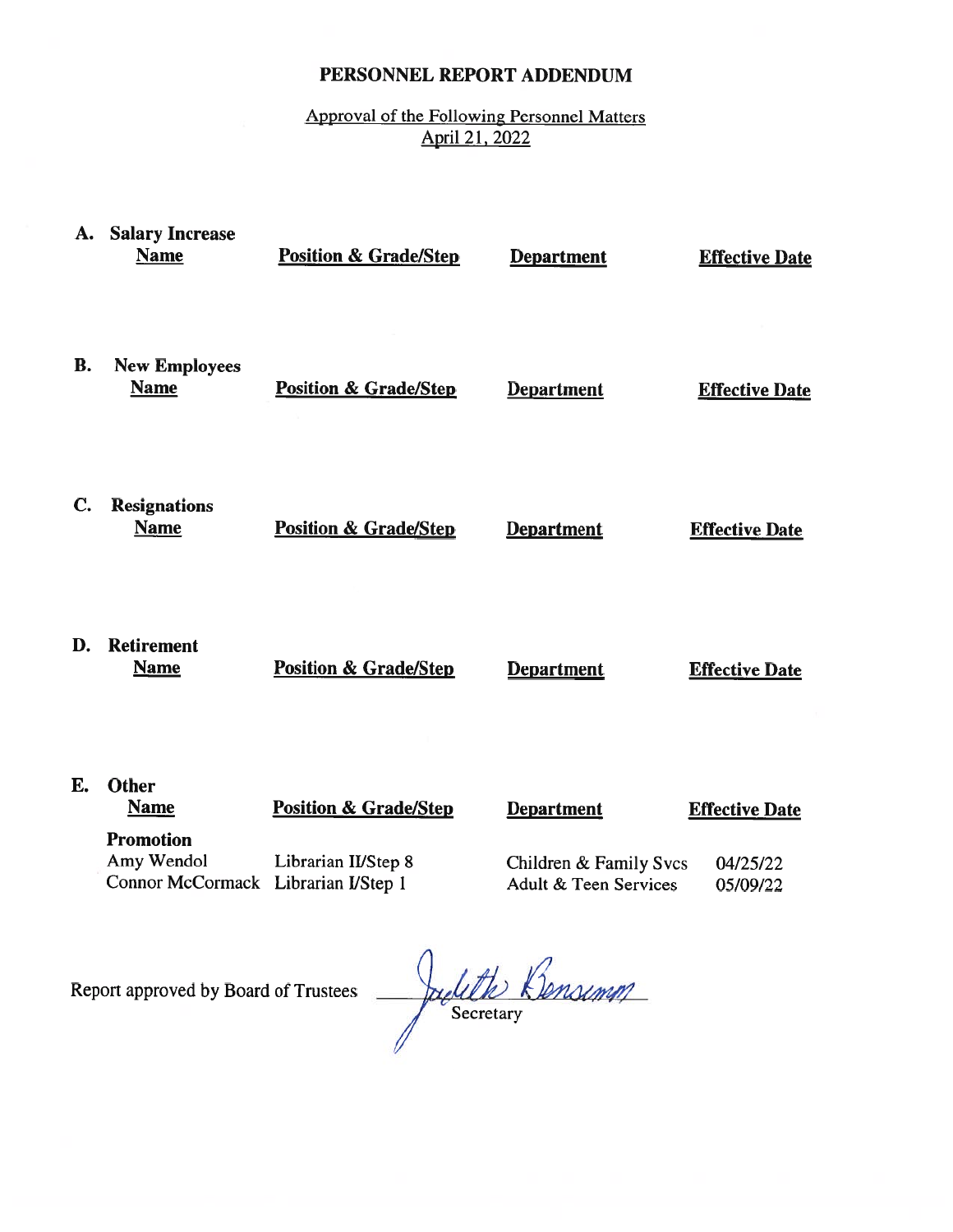



Northport-East Northport Public Library

151 Laurel Avenue • Northport, NY 11768 • 631 -261-6930 185 Larkfield Road • East Northport, NY 11731 • 631-261-2313 www.nenpl.org

#### Code of Ethics of the Northport-East Northport Public Library

#### Section 1. Purpose.

Trustees, directors, officers and employees of the Northport-East Northport Public Library hold their positions to serve and benefit the public, and not for obtaining unwarranted persona<sup>l</sup> or private gain in the exercise and performance of their official powers and duties. The Board of Trustees recognizes that, in furtherance of this fundamental principle, there is <sup>a</sup> need for clear and reasonable standards of ethical conduct, including <sup>a</sup> conflict of interest policy. This code of ethics establishes those standards.

#### Section 2. Definitions.

(a) "Board" means the Board of Trustees of the Northport-East Northport Public Library.

(b) "Code" means this code of ethics.

(c) "Interest" means <sup>a</sup> direct or indirect financial or material benefit, but does not include any benefit arising from the provision or receipt of any services generally available to the residents or taxpayers of the Northport-East Northport Library District. <sup>A</sup> Library trustee, director, officer or employee is deemed to have an interest in any private organization when they, or their spouse, or <sup>a</sup> member of their household, is an owner, partner, member, director, officer, employee, or directly or indirectly owns or controls more than 5% of the organization's outstanding stock.

(c) "Library" means Northport-East Northport Public Library.

(d) "Library officer or employee" means <sup>a</sup> paid or unpaid trustee, director, officer or employee of the Northport-East Northport Public Library.

(f) "Relative" means <sup>a</sup> spouse, parent, step-parent, sibling, step-sibling, sibling's spouse, child, step-child, uncle, aunt, nephew, niece, first cousin, or household member of <sup>a</sup> trustee, director, officer or employee, and individuals having any of these relationships to the spouse of the trustee, director, officer or employee.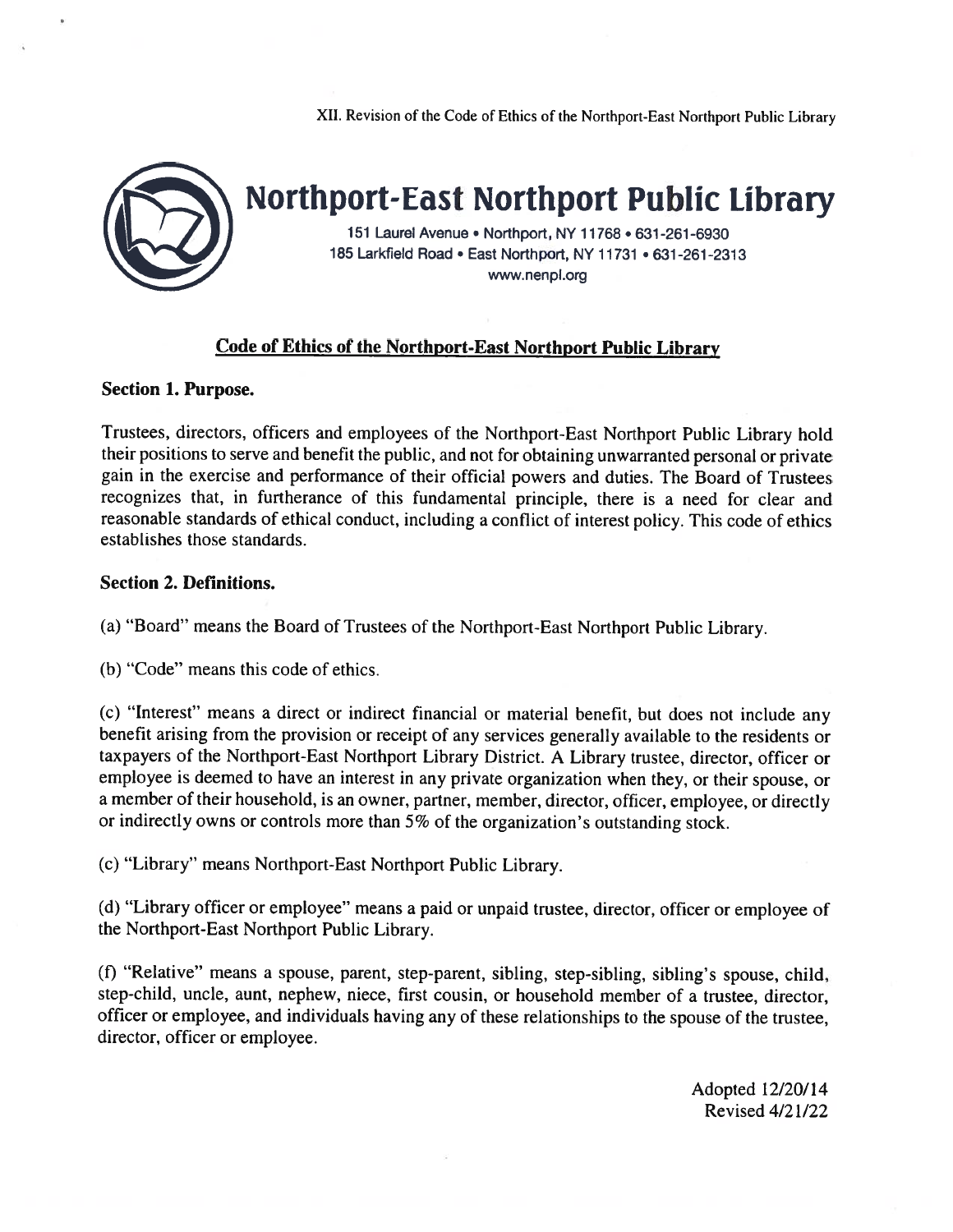#### Section 3. Applicability.

This Code applies to the trustees, directors, officers and employees of the Northport-East Northport Public Library, and shall supersede any prior Library Code. The provisions of this Code shall apply in addition to all applicable State and local laws relating to conflicts of Interest and ethics including, but not limited to, Article 18 of the General Municipal Law and Section 715-a of the Not-For-Profit Corporation Law and all rules, regulations, policies and procedures of the Northport-East Northport Public Library.

#### Section 4. Prohibition on use of Library position for personal or private gain.

No Library trustee, director, officer or employee shall use their position or official powers and duties to secure <sup>a</sup> financial or material benefit for themselves, <sup>a</sup> Relative, or any private organization in which they are deemed to have an Interest.

#### Section 5. Disclosure of Interest.

(a) Whenever <sup>a</sup> matter requiring the exercise of discretion comes before <sup>a</sup> Library trustee, director, officer or employee, either individually or as <sup>a</sup> member of the Board, and disposition of the matter could result in <sup>a</sup> direct or indirect financial or material benefit to themselves, <sup>a</sup> Relative, or any private organization in which they are deemed to have an Interest, the Library trustee, director, officer or employee shall disclose in writing the nature of the Interest to the Board.

(b) The disclosure shall be made when the matter requiring disclosure first comes before the Library trustee, director, officer or employee, or when the Library trustee, director, officer or employee first acquires knowledge of the Interest requiring disclosure, whichever is earlier.

(c) Any disclosure made to the Board and the resolution of any conflict arising from such disclosure shall be made publicly at <sup>a</sup> meeting of the Board, documented in the Library's records and must be included in the minutes of the meetings.

(d) Once disclosure has been made with respec<sup>t</sup> to an Interest with <sup>a</sup> particular person, firm, corporation or association, no further disclosures need be made with respec<sup>t</sup> to additional matters with the same party during the remainder of the year.

(e) Prior to the initial election of any trustee, and annually thereafter, such trustee shall complete, sign and submit to the Board <sup>a</sup> written statement identifying, to the best of his or her knowledge, any entity of which such trustee is an officer, director, trustee, member, owner (either as <sup>a</sup> sole proprietor or <sup>a</sup> partner), or employee and with which the Library has <sup>a</sup> relationship, and any transaction in which the Library is <sup>a</sup> participant and in which the trustee might have <sup>a</sup> conflicting Interest, Each trustee shall annually resubmit such written statement, and copies of all completed statements shall be provided to the Board.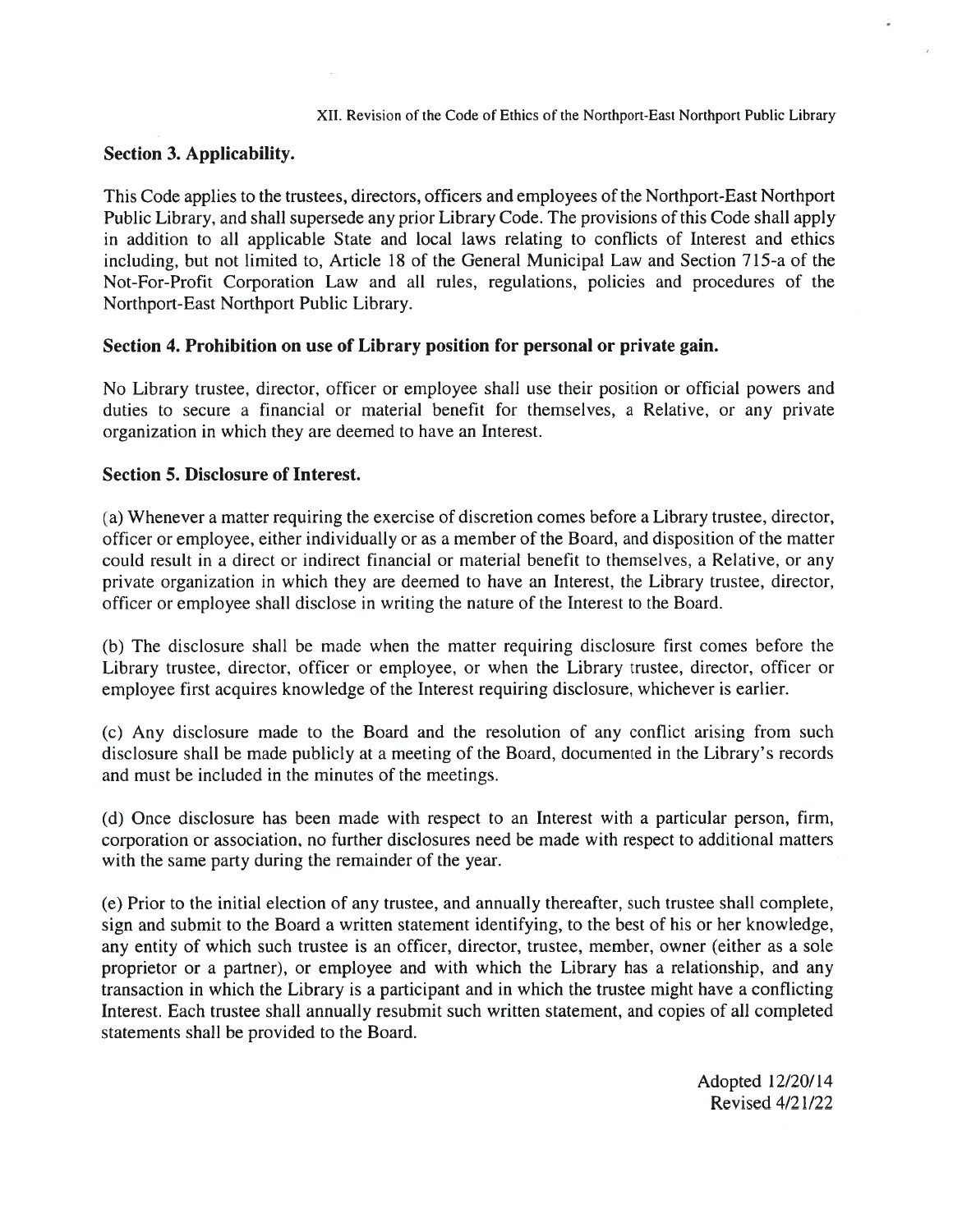#### Section 6. Recusal and abstention.

(a) No Library trustee, director, officer or employee who has disclosed an Interest to the Board may participate in any decision or take any official action with respec<sup>t</sup> to the matter <sup>g</sup>iving rise to the disclosure, and may not be presen<sup>t</sup> at or participate in board deliberation or vote on any matter when they know or has reason to know that the action could confer <sup>a</sup> direct or indirect financial or material benefit on themselves, <sup>a</sup> Relative, or any private organization in which they are deemed to have an Interest.

(b) No Library trustee, director, officer or employee may attempt to influence improperly the deliberation or voting on any matter when they know or has reason to know could confer <sup>a</sup> direct or indirect financial or material benefit on themselves, <sup>a</sup> Relative, or any private organization in which they are deemed to have an Interest.

(c) In the event that this section prohibits <sup>a</sup> Library trustee, director, officer or employee from exercising or performing <sup>a</sup> power or duty:

(1) if the power or duty is vested in <sup>a</sup> Library trustee as <sup>a</sup> member of the Board, then the power or duty shall be exercised or performed by the other members of the Board; or

(2) if the power or duty that is vested in <sup>a</sup> Library trustee, director or officer individually, then the power or duty shall be exercised or performed by their deputy or, if the trustee, director or officer does not have <sup>a</sup> deputy, the power or duty shall be performed by another person to whom the trustee, director or officer may lawfully delegate the function.

(3) if the power or duty is vested in <sup>a</sup> Library employee, they must refer the matter to their immediate supervisor, and the immediate supervisor shall designate another person to exercise or perform the power or duty.

#### Section 7. Prohibition inapplicable; disclosure, recusal and abstention not required.

(a) This Code's prohibition on use of <sup>a</sup> Library position (section 4), disclosure requirements (section 5), and requirements relating to recusal and abstention (section 6), shall not apply with respec<sup>t</sup> to the following matters:

(1) adoption of the Northport-East Northport Public Library's annual budget;

(2) any matter requiring the exercise of discretion that directly affects any of the following groups of people or <sup>a</sup> lawful class of such groups:

(i) all Library trustees, directors, officers or employees;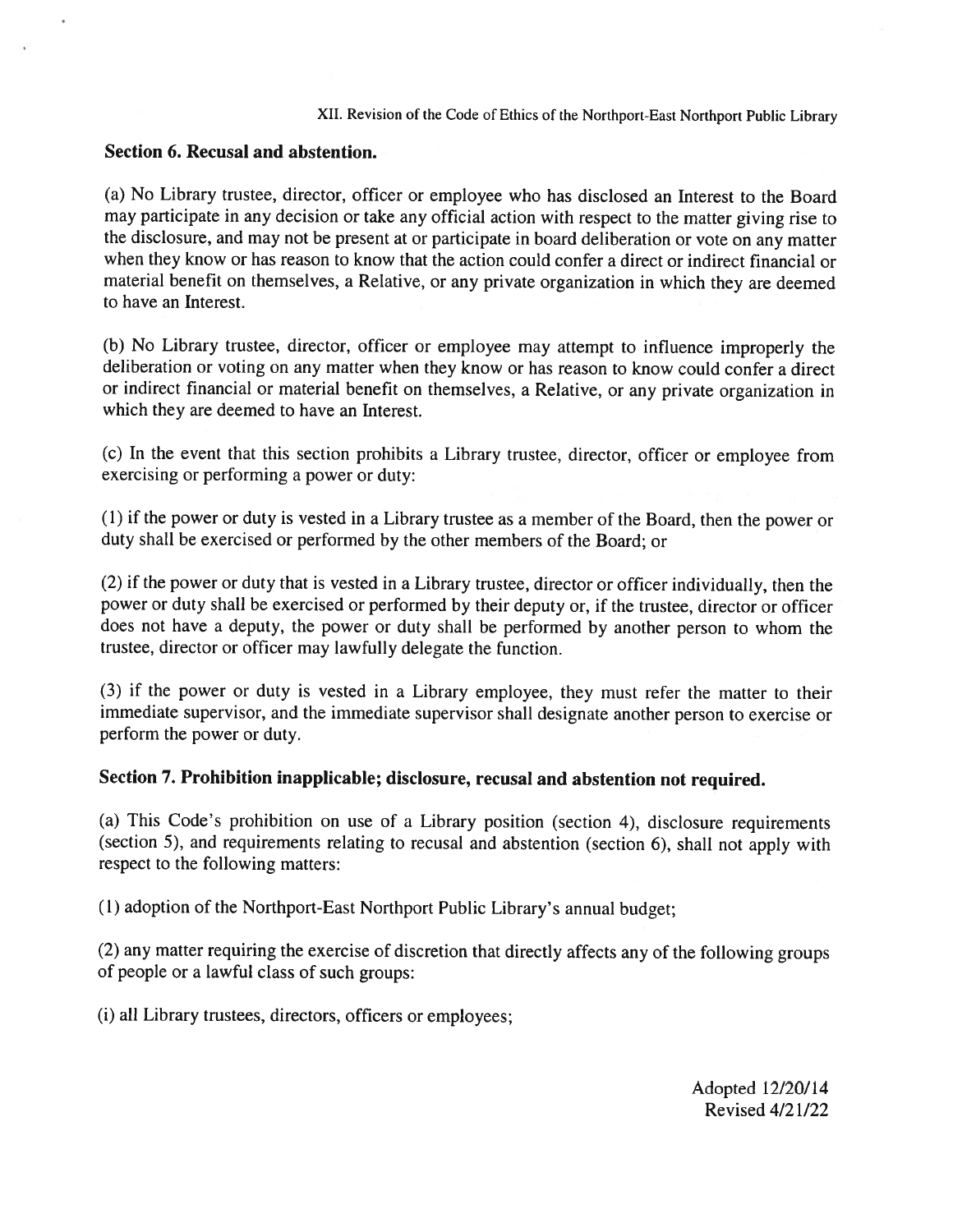(ii) all residents or taxpayers of the Northport-East Northport Library District or an area of the Northport-East Northport Public Library; or

(iii) the general public; or

(3) any matter that does not require the exercise of discretion.

(b) Recusal and abstention shall not be required with respect to any matter:

(1) which comes before the Board when <sup>a</sup> majority of the Board total membership would otherwise be prohibited from acting by section 6 of this Code;

(2) which comes before <sup>a</sup> Library officer or employee when the officer or director would be prohibited from acting by section 6 of this Code and the matter cannot be lawfully delegated to another person.

#### Section 8. Investments in conflict with official duties.

(a) No Library trustee, director, officer or employee may acquire the following investments:

(1) investments that can be reasonably expected to require more than sporadic recusal and abstention under section 6 of this Code; or

(2) investments that would otherwise impair the person's independence ofjudgment in the exercise or performance of their official powers and duties.

(b) This section does not prohibit <sup>a</sup> Library trustee, director, officer or employee from acquiring any other investments or the following assets:

(1) real property located within the Northport-East Northport Library District and used as his or her personal residence; or

(2) less than five percen<sup>t</sup> of the stock of <sup>a</sup> publicly traded corporation.

### Section 9. Private employment in conflict with official duties.

No Library trustee, director, officer or employee, during their tenure as <sup>a</sup> Library trustee, director, officer or employee, may engage in any private employment, including the rendition of any business, commercial, professional or other types of services, when the employment:

(a) can be reasonably expected to require more than sporadic recusal and abstention pursuan<sup>t</sup> to section 6 of this Code;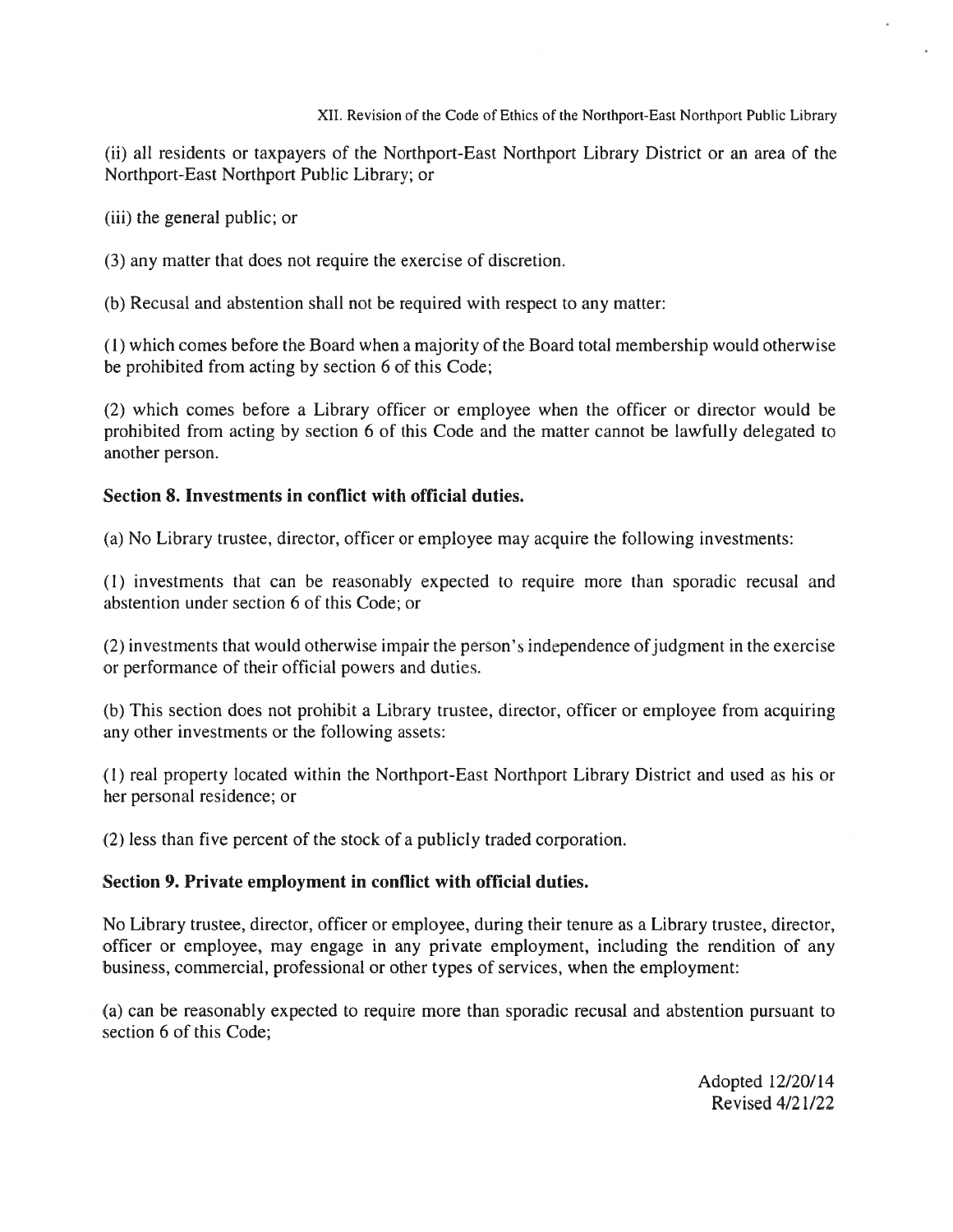(b) can be reasonably expected to require disclosure or use of confidential information gained by reason of serving as <sup>a</sup> Library trustee, director, officer or employee;

(c) violates section 805-a(1)(c) or (d) of the General Municipal Law; or

(d) requires representation of <sup>a</sup> person or organization other than the Northport-East Northport Public Library in connection with litigation, negotiations or any other matter to which the Library is <sup>a</sup> party.

#### Section 10. Future employment.

(a) No Library trustee, director, officer or employee may ask for, pursue or accep<sup>t</sup> <sup>a</sup> private postgovernmen<sup>t</sup> employment opportunity with any person or organization that has <sup>a</sup> matter requiring the exercise of discretion pending before the Library trustee, director, officer or employee, either individually or as <sup>a</sup> member of the Board, while the matter is pending or within the <sup>30</sup> days following final disposition of the matter.

(b) No Library trustee, director, officer or employee, for the two-year period after serving as <sup>a</sup> library trustee, director, officer or employee, may represen<sup>t</sup> or render services to <sup>a</sup> private person or organization in connection with any matter involving the exercise of discretion before the Library office, Board, department or comparable organizational unit for which they serve.

(c) No Library trustee, director, officer or employee, at any time after serving as <sup>a</sup> Library trustee, director, officer or employee, may represen<sup>t</sup> or render services to <sup>a</sup> private person or organization in connection with any particular transaction in which they personally and substantially participated while serving as <sup>a</sup> Library trustee, director, officer or employee.

#### Section 11. Personal representations and claims permitted.

This Code shall not be construed as prohibiting <sup>a</sup> Library trustee, director, officer or employee from:

(a) representing themselves, or their spouse or minor children before the Library; or

(b) asserting <sup>a</sup> claim against the Library on their own behalf, or on behalf of their spouse or minor children.

#### Section 12. Use of Library resources

(a) Library resources shall be used for lawful Library purposes. Library resources include, but are not limited to, Library personnel, and the Library's money, vehicles, equipment, materials, supplies or other property.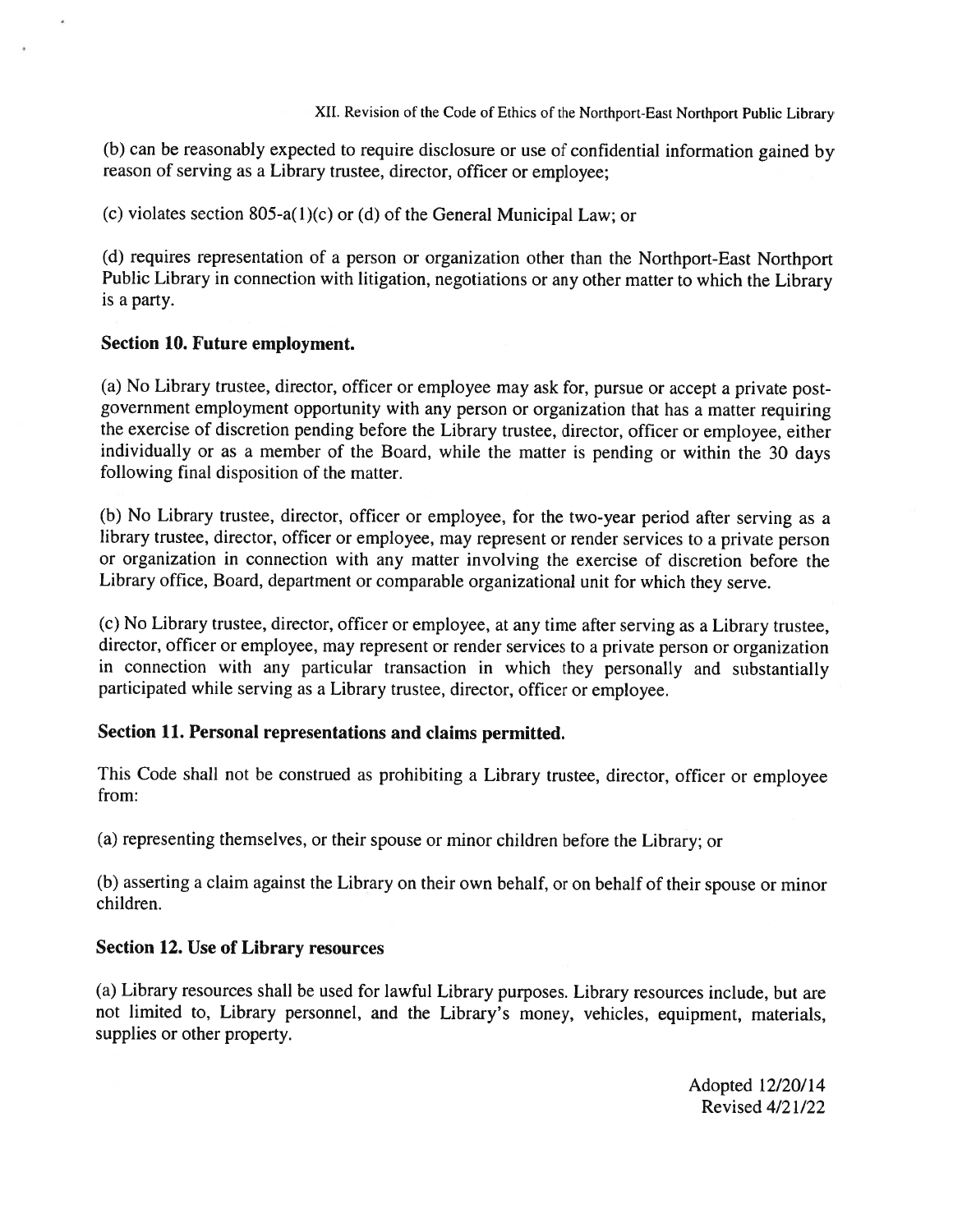(b) No Library trustee, director, officer or employee may use or permit the use of Library resources for personal or private purposes, but this provision shall not be construed as prohibiting:

(1) any use of Library resources authorized by law or Library policy;

(2) the use of Library resources for personal or private purposes when provided to <sup>a</sup> Library trustee, director, officer or employee as par<sup>t</sup> of their compensation; or

(3) the occasional and incidental use during the business day of Library telephones and computers for necessary personal matters such as family care and changes in work schedule.

(c) No Library trustee, director, officer or employee shall cause the Library to spend more than is reasonably necessary for transportation, meals or lodging in connection with official travel.

#### Section 13. Interests in Contracts.

(a) No Library trustee, director, officer or employee may have an Interest in <sup>a</sup> contract that is prohibited by section 801 of the General Municipal Law.

(b) Every Library trustee, director, officer and employee shall disclose Interests in contracts with the Library at the time and in the manner required by section 803 of the General Municipal Law and as provided herein (section 5).

#### Section 14. Nepotism.

Except as otherwise required by law:

(a) No Library trustee, director, officer or employee, either individually or as <sup>a</sup> member of the Board, may participate in any decision specifically to appoint, hire, promote, discipline or discharge <sup>a</sup> Relative for any position at, for or within the Library or Board.

(b) No Library trustee, director, officer or employee may supervise <sup>a</sup> Relative in the performance of the Relative's official powers or duties.

#### Section 15. Political Solicitations.

(a) No Library trustee, director, officer or employee shall directly or indirectly compel or induce <sup>a</sup> subordinate Library trustee, director, officer or employee to make, or promise to make, any political contribution, whether by <sup>g</sup>ift of money, service or other thing of value.

(b) No Library trustee, director, officer or employee may act or decline to act in relation to appointing, hiring or promoting, discharging, disciplining, or in any manner changing the official rank, status or compensation of any Library trustee, director, officer or employee, or an applicant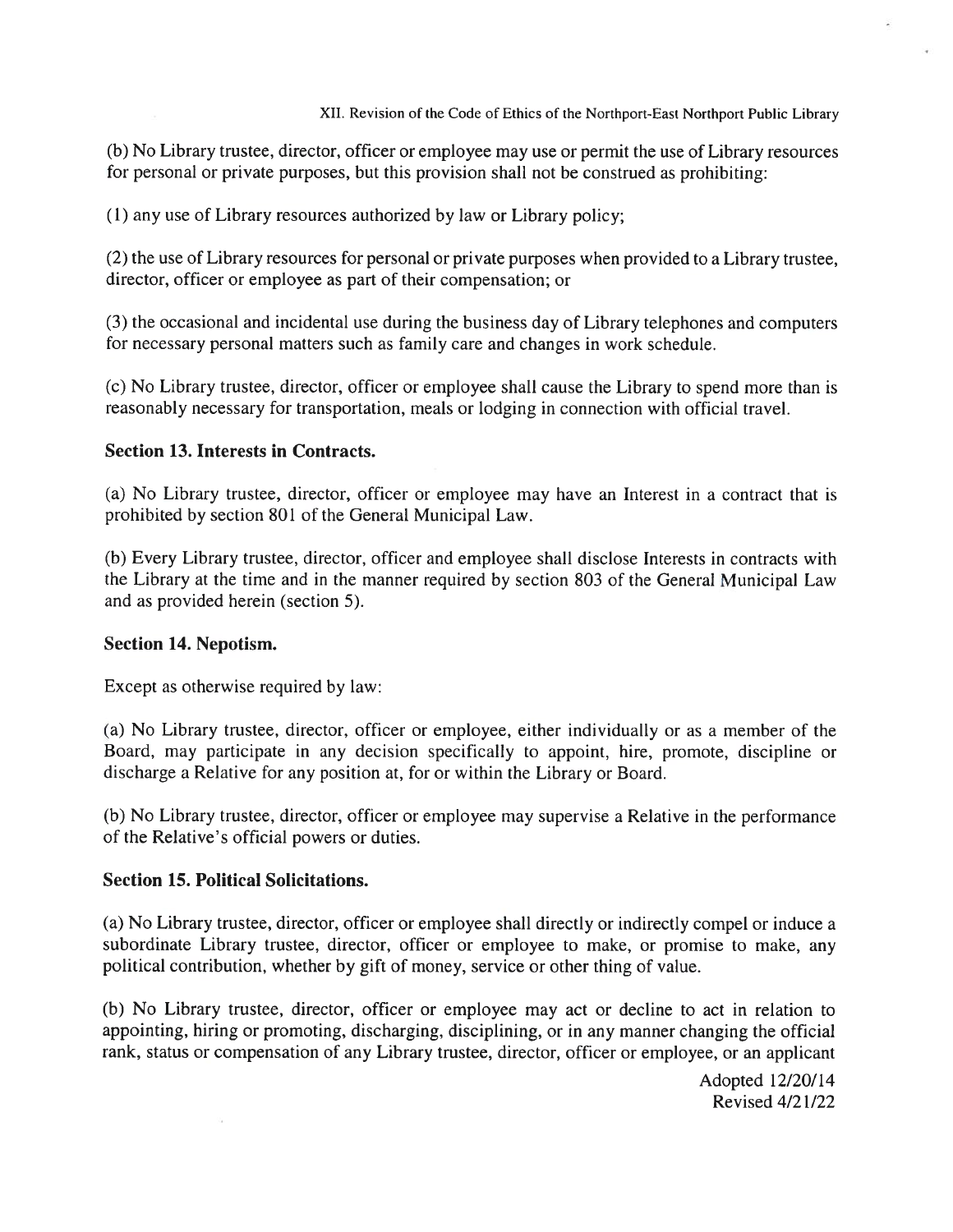for <sup>a</sup> position as <sup>a</sup> Library trustee, director, officer or employee, on the basis of the <sup>g</sup>iving or withholding or neglecting to make any contribution of money or service or any other valuable thing for any political purpose.

#### Section 16. Confidential Information.

No Library trustee, director, officer or employee who acquires confidential information in the course of exercising or performing their official powers or duties may disclose or use such information unless the disclosure or use is required by law or in the course of exercising or performing their official powers and duties.

#### Section 17. Gifts.

(a) No Library trustee, director, officer or employee shall solicit, accep<sup>t</sup> or receive <sup>a</sup> <sup>g</sup>ift in violation of section 805-a(l)(a) of the General Municipal Law as interpreted in this section.

(b) No Library trustee, director, officer or employee may directly or indirectly solicit any <sup>g</sup>ift.

(c) No Library trustee, director, officer or employee may accep<sup>t</sup> or receive any <sup>g</sup>ift, or multiple <sup>g</sup>ifts from the same donor, having an annual aggregate value of seventy-five dollars or more when:

(1) the <sup>g</sup>ift reasonably appears to be intended to influence the trustee, director, officer or employee in the exercise or performance of their official powers or duties;

(2) the <sup>g</sup>ift could reasonably be expected to influence the trustee, director, officer or employee in the exercise or performance of their official powers or duties; or

(3) the <sup>g</sup>ift is intended as <sup>a</sup> reward for any official action on the par<sup>t</sup> of the trustee, director, officer or employee.

(d) For purposes of this section, <sup>a</sup> "gift" includes anything of value, whether in the form of money, service, loan, travel, entertainment, hospitality, thing or promise, or in any other form. The value of <sup>a</sup> <sup>g</sup>ift is the <sup>g</sup>ift's fair market value, determined by the retail cost of the item or <sup>a</sup> comparable item. The fair market value of <sup>a</sup> ticket entitling the holder to food, refreshments, entertainment, or any other benefit is the face value of the ticket, or the actual cost to the donor, whichever is greater. Determination of whether multiple <sup>g</sup>ifts from <sup>a</sup> single donor exceed seventy-five dollars must be made by adding together the value of all <sup>g</sup>ifts received from the donor by an officer or employee during the twelve-month period preceding the receipt of the most recent <sup>g</sup>ift.

(e) (1) <sup>A</sup> <sup>g</sup>ift to <sup>a</sup> Library trustee, director, officer or employee is presume<sup>d</sup> to be intended to influence the exercise or performance of their official powers or duties when the <sup>g</sup>ift is from <sup>a</sup> private person or organization that seeks Library action involving the exercise of discretion by or with the participation of the trustee, director, officer or employee.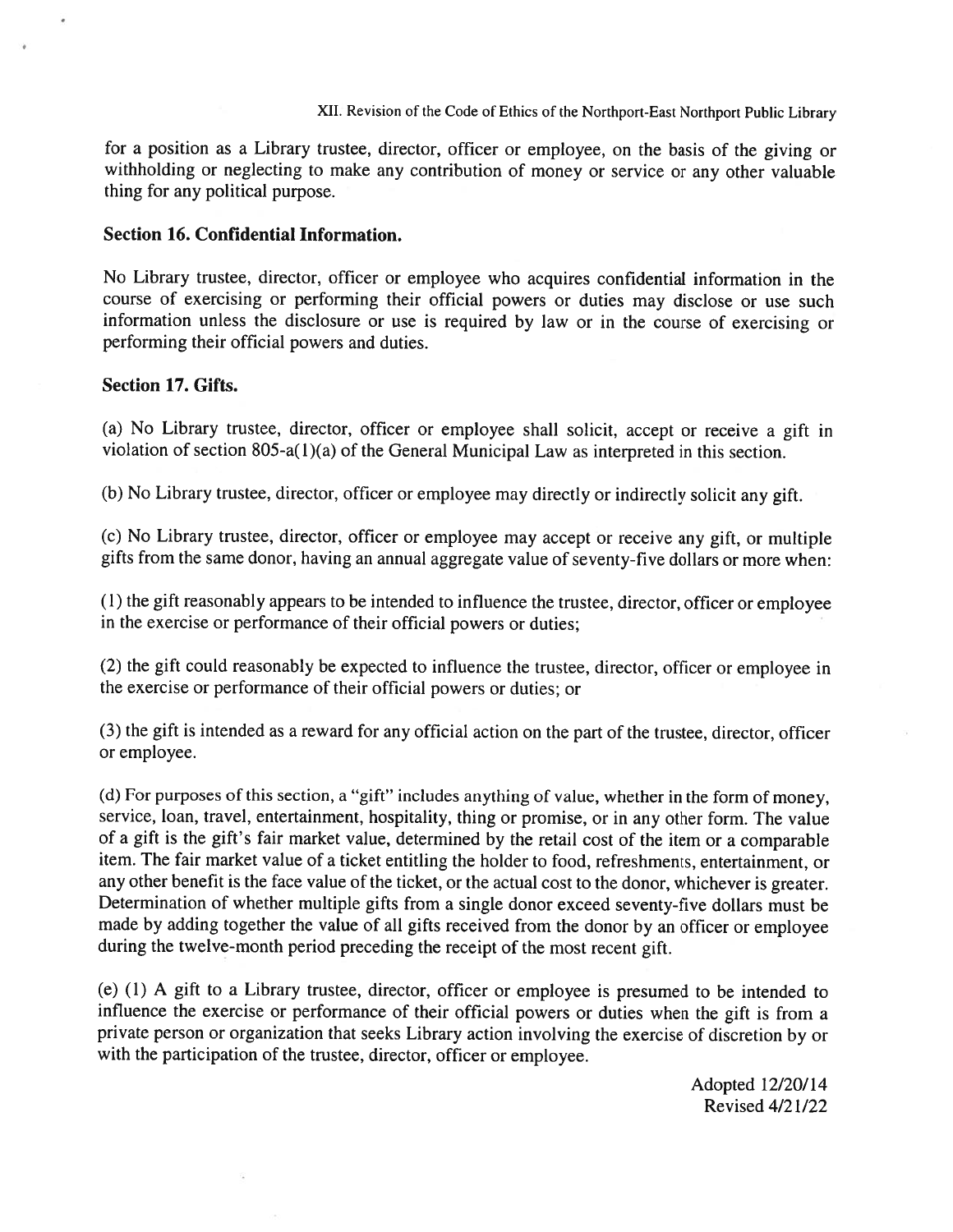(2) A gift to <sup>a</sup> Library trustee, director, officer or employee is presumed to be intended as <sup>a</sup> reward for official action when the gift is from <sup>a</sup> private person or organization that has obtained Library action involving the exercise of discretion by or with the participation of the trustee, director, officer or employee during the preceding twelve months.

(f) This section does not prohibit any other gift, including:

(1) gifts made to the Library;

(2) gifts from <sup>a</sup> person with <sup>a</sup> family or personal relationship with the trustee, director, officer or employee when the circumstances make it clear that the personal relationship, rather than the recipient's status as a Library trustee, director, officer or employee, is the primary motivating factor for the gift;

(3) gifts given on special occasions, such as marriage, illness, or retirement, which are modest, reasonable and customary;

(4) unsolicited advertising or promotional material of little intrinsic value, such as pens, pencils, note pads, and calendars;

(5) awards and plaques having <sup>a</sup> value of seventy-five dollars or less which are publicly presented in recognition of service as <sup>a</sup> Library trustee, director, officer or employee, or other service to the community; or

(6) meals and refreshments provided when <sup>a</sup> Library officer or employee is <sup>a</sup> speaker or participant at a job-related professional or educational conference or program and the meals and refreshments are made available to all participants.

#### Section 18. Posting and distribution.

(a) The Director of the Northport-East Northport Public Library must promptly cause <sup>a</sup> copy of this Code, and <sup>a</sup> copy of any amendment to this Code, to be posted publicly and conspicuously in each building under the Library's control. The Code must be posted within thirty days following the date on which the Code takes effect. An amendment to the Code must be posted within thirty days following the date on which the amendment takes effect.

(b) The Director of the Northport-East Northport Public Library must promptly cause <sup>a</sup> copy of this Code, including any amendments to the Code, to be distributed to every person who is or becomes a trustee, director, officer or employee of the Northport-East Northport Public Library.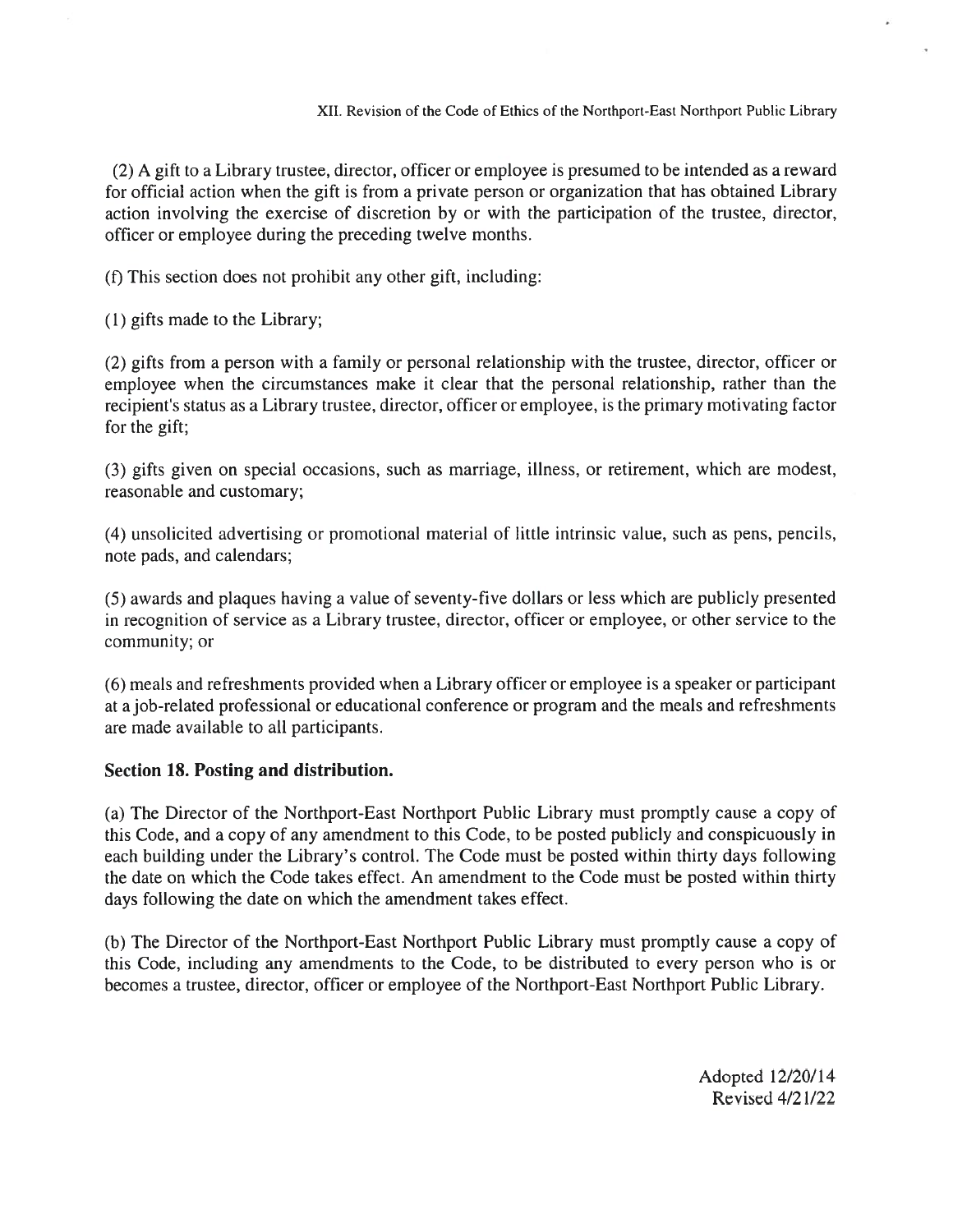(c) Every Library trustee, director, officer or employee who receives <sup>a</sup> copy of this Code or an amendment to the Code must acknowledge such receipt in writing. Such acknowledgments must be filed in the records of the Northport-East Northport Public Library.

(d) The failure to pos<sup>t</sup> this Code or an amendment to the Code does not affect either the applicability or enforceability of the Code or the amendment. The failure of <sup>a</sup> Library trustee, director, officer or employee to receive <sup>a</sup> copy of this Code of ethics or an amendment to the Code, or to acknowledge receipt thereof in writing, does not affect either the applicability or enforceability of the Code or amendment to the Code.

#### Section 19. Enforcement.

Any Library trustee, director, officer or employee who violates this Code may be censured, fined, suspended or removed from office or employment in the manner provided by law.

#### Section 20. Effective date.

This Code takes effect on March 1, 2015.